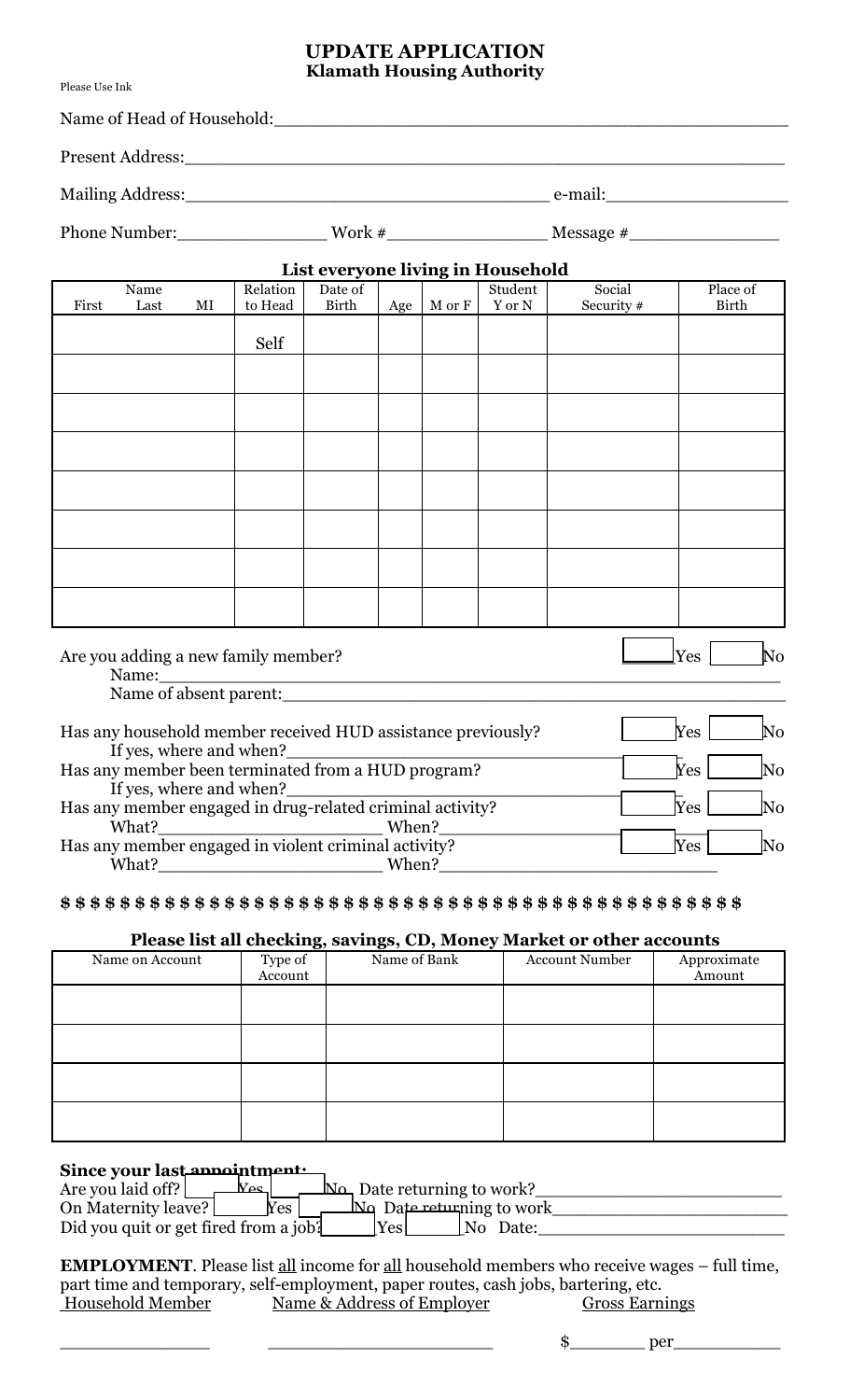|                                                                                                                                                |                                                                                                                                                                                                                                                           | hours per ___________ |                                                  |
|------------------------------------------------------------------------------------------------------------------------------------------------|-----------------------------------------------------------------------------------------------------------------------------------------------------------------------------------------------------------------------------------------------------------|-----------------------|--------------------------------------------------|
|                                                                                                                                                |                                                                                                                                                                                                                                                           |                       |                                                  |
|                                                                                                                                                |                                                                                                                                                                                                                                                           |                       |                                                  |
|                                                                                                                                                | List all other sources of household income: Welfare, SSI/SSD/SSB, Social Security, Pension,<br>Disability, Worker's Comp, Unemployment, Alimony, Child Support, Interest, Dividends,<br>Annuities, Scholarships, Grants, any lump sum settlements, etc.   |                       |                                                  |
| <b>Household Member</b>                                                                                                                        | Source                                                                                                                                                                                                                                                    |                       | Amount                                           |
|                                                                                                                                                |                                                                                                                                                                                                                                                           |                       |                                                  |
|                                                                                                                                                |                                                                                                                                                                                                                                                           |                       |                                                  |
|                                                                                                                                                |                                                                                                                                                                                                                                                           |                       |                                                  |
| Does any family member own any real estate?                                                                                                    |                                                                                                                                                                                                                                                           |                       | Yes <br>N <sub>o</sub>                           |
|                                                                                                                                                |                                                                                                                                                                                                                                                           |                       |                                                  |
| Do you pay for child care?                                                                                                                     |                                                                                                                                                                                                                                                           |                       | $Yes \perp$<br>$\rm No$                          |
| Does Welfare help pay?<br>Your co-pay:\$                                                                                                       |                                                                                                                                                                                                                                                           |                       | N <sub>0</sub><br>Yes                            |
|                                                                                                                                                | Child Care Provider Name:                                                                                                                                                                                                                                 |                       | Phone $\#$                                       |
| Address:                                                                                                                                       |                                                                                                                                                                                                                                                           |                       |                                                  |
|                                                                                                                                                |                                                                                                                                                                                                                                                           |                       |                                                  |
| ELDERLY/DISABLED FAMILIES ONLY<br>Do you have medicare?<br>If yes, what are your premiums?<br>Do you have any other kind of medical insurance? | If yes: Insurance Name                                                                                                                                                                                                                                    |                       | <b>No</b><br>Yes<br>Yes<br>No                    |
|                                                                                                                                                |                                                                                                                                                                                                                                                           |                       |                                                  |
|                                                                                                                                                |                                                                                                                                                                                                                                                           |                       |                                                  |
| Does the state pay any of your medical expenses?<br>Do you make payments to a doctor, hospital or pharmacy?                                    |                                                                                                                                                                                                                                                           |                       | $\overline{\text{No}}$<br>Yes<br>Yes<br>$\rm No$ |
|                                                                                                                                                |                                                                                                                                                                                                                                                           |                       |                                                  |
|                                                                                                                                                |                                                                                                                                                                                                                                                           |                       |                                                  |
|                                                                                                                                                | Name: Name and the second contract of the second contract of the second contract of the second contract of the second contract of the second contract of the second contract of the second contract of the second contract of<br>Address: <u>Address:</u> |                       |                                                  |
|                                                                                                                                                | Name: Name:                                                                                                                                                                                                                                               |                       |                                                  |
|                                                                                                                                                |                                                                                                                                                                                                                                                           |                       |                                                  |
|                                                                                                                                                |                                                                                                                                                                                                                                                           |                       |                                                  |
|                                                                                                                                                | List any other doctor prescribed/recommended out of pocket medical expenses:                                                                                                                                                                              |                       |                                                  |
|                                                                                                                                                |                                                                                                                                                                                                                                                           |                       |                                                  |
|                                                                                                                                                |                                                                                                                                                                                                                                                           |                       |                                                  |
|                                                                                                                                                | Name: Name:                                                                                                                                                                                                                                               |                       |                                                  |

 $\_$  , and the set of the set of the set of the set of the set of the set of the set of the set of the set of the set of the set of the set of the set of the set of the set of the set of the set of the set of the set of th  $\_$  , and the set of the set of the set of the set of the set of the set of the set of the set of the set of the set of the set of the set of the set of the set of the set of the set of the set of the set of the set of th  $\_$  , and the set of the set of the set of the set of the set of the set of the set of the set of the set of the set of the set of the set of the set of the set of the set of the set of the set of the set of the set of th  $\_$  , and the set of the set of the set of the set of the set of the set of the set of the set of the set of the set of the set of the set of the set of the set of the set of the set of the set of the set of the set of th